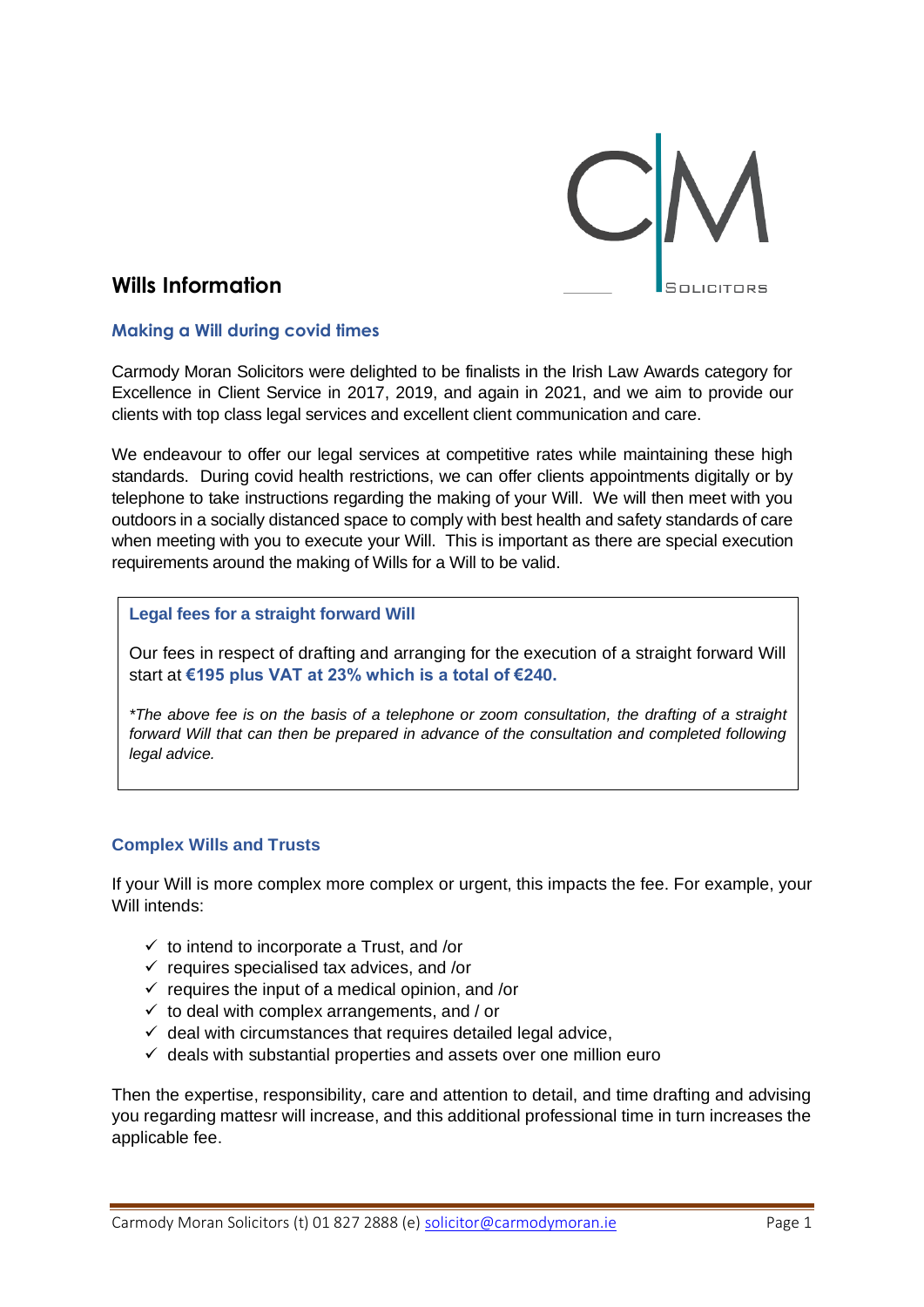Acting in your best interests and in the interests of your Estate can involve an assessment of your legal capacity and this may include obtaining a Medical Certificate to accompany your Will. You can anticipate that a Medical Certificate will be required if you have a significant health diagnosis and / or are of advancing years. This is because in order to prove the Will in due course this contemporaneous Medical Certificate will be required. There is little to be gained by cutting corners putting in place a Will that later cannot be enforced.

If home visits, legal assessments of capacity are required, and additional appointments, you will appreciate the time spent working with you on preparing your Will will increase and so too with the professional's time involved and the applicable fees. We will not levy such fees unless they are agreed with you first and we will be upfront and transparent in our billing.

# **Legal fees for more complex Will matters**

In these time of complex circumstances, you can anticipate that more than one appointment will be required and that the preparation of your Will is likely to involve specialised drafting and care that will increase the professional fees as additional legal advise is likely to be required and our fees in such instance start at:

€350 plus VAT @ 23% being €430.50

This estimate allows for two consultations. Thereafter hourly rates are €150 plus vat in such matters which rates apply to the work involved drafting the Will and also liaising and corresponding with medical practitioners if required.

# Frequently Asked Questions when considering making a Will.

# *Do I need a Solicitor to make a Will? Why not just make a home crafted Will?*

Some people will create their own will in order to save time and legal costs. Even if the will has been drafted in accordance with the required principals, it is still open to challenge before the Court. If a testator has not taken proper legal advice, it can easily be assumed that the will is not valid. This is not necessarily true, but it can be quite costly if a challenge is brought before the Courts.

Mr. Justice Senan Allen of the High Court of Ireland stated *In the Matter of the Estate of Patrick John Mannion [2021] IEHC 117*, that when a will was prepared without the benefit of legal advice, the thinking was that it would save paying a Solicitor to prepare it on his behalf. However, a challenge to the High Court was very costly indeed and was ultimately paid from the estate of the testator, he stated "*If in a roundabout way, Fr. Mannion's object that Mr. Shields should administer his estate has been achieved, his object in avoiding lawyers' fees has fairly spectacularly failed. The costs of this application must be borne by his estate.*

A homemade or a generic stationary Will might seem like a great saving. It may save €300 to €500 in legal fees, depending on the complexities of the Will, however, if challenged in the High Court the costs to the Estate ultimately could cost many, many, multiples of that sum, indeed a six-figure sum is not out of the question for the cost of a High Court hearing allowing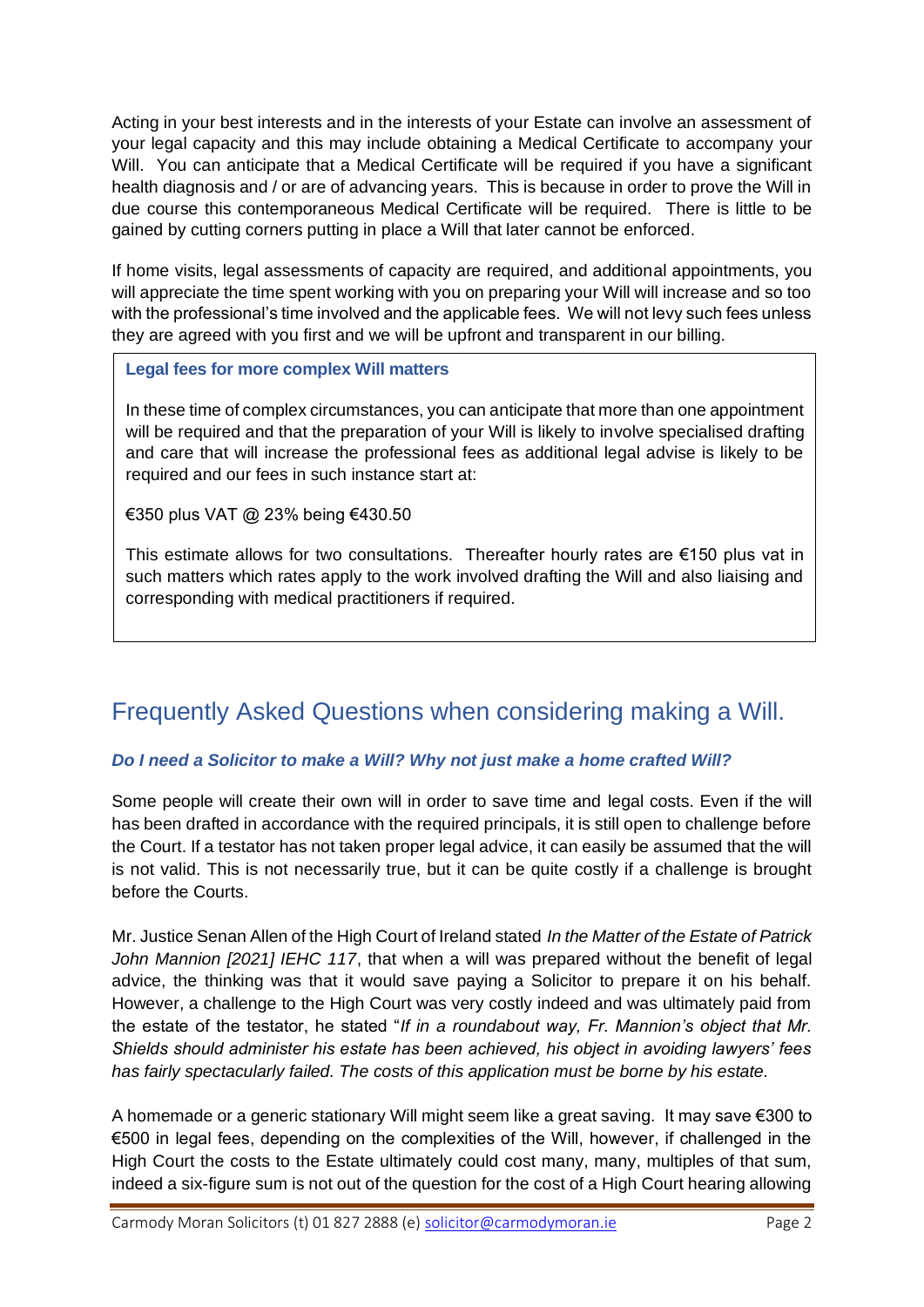for numerous sets of legal costs between the Estate and the Will challenger, and beneficiaries. Taking expert advice in your legal life planning from highly experienced Wills and Probate Solicitors could ultimately be the best value legal advice you spend when you consider the alternative 'bleak house' type scenario.

The case of Mannion above, is not the only recent case that demonstrates the value in having legal expertise and input into the making of your Will.

Ms. Justice Úna Ní Raifeartaigh stated in the similar case of *In the Matter of the Estate of Mary  Philomena Maureen McEnroe [2021] IECA 28* that "The appellant had no choice but to bring the application in order to get a grant and administer the estate, and the difficulty arose out of the actions of the deceased herself, not by reason of any conduct on the part of the appellant. Accordingly, we will grant the costs of the appeal and reverse the High Court decision and award the High Court costs to the appellant also, both to come from the estate in due course."

Not getting proper legal advice ultimately cost the deceased estate a significant sum, which is clearly not what the testator intended. It is always beneficial to seek legal advice. The testator may have saved the small fee by not going to a solicitor, but ultimately cost her estate legal fees in excess of €250,000. Avoiding a small cost now can give rise to wholly unintended consequences.

### **Why should I make a Will?**

There are many benefits to making a will/estate planning, while the consequences of not doing so can be very costly for the estate and disastrous for the survivors particularly if there are children involved.

Everyone who has assets should make a Will. A Will is particularly important if you have children, even more pressing if you are a younger parent and have young children to protect. Wills should not be viewed as a preserve of the older person.

Children under 18 years, whose parents have not made a will, stand to lose the most. Without a will, the next of kin of these children will have to make an application to the court to have executors and trustees appointed to administer the assets of the estate. All discretion is taken away from the family and decision-making is left to bureaucracy. The cost and stress can be enormous.

A Will is not just relevant for people with substantial assets, it is relevant for all persons who have responsibilities.

In the absence of a Will control is effectively lost over the distribution of assets on death and the provisions of the [Succession Act 1965](http://www.irishstatutebook.ie/eli/1965/act/27/enacted/en/html) apply and the law determines who is to inherit and who is to be responsible for the administration. Unfortunately, in many cases, this can be quite often contrary to what the deceased person wished for and can result in the most unsuitable person assuming the role of a personal representative. Contact our probate solicitors in Blanchardstown if more information is needed.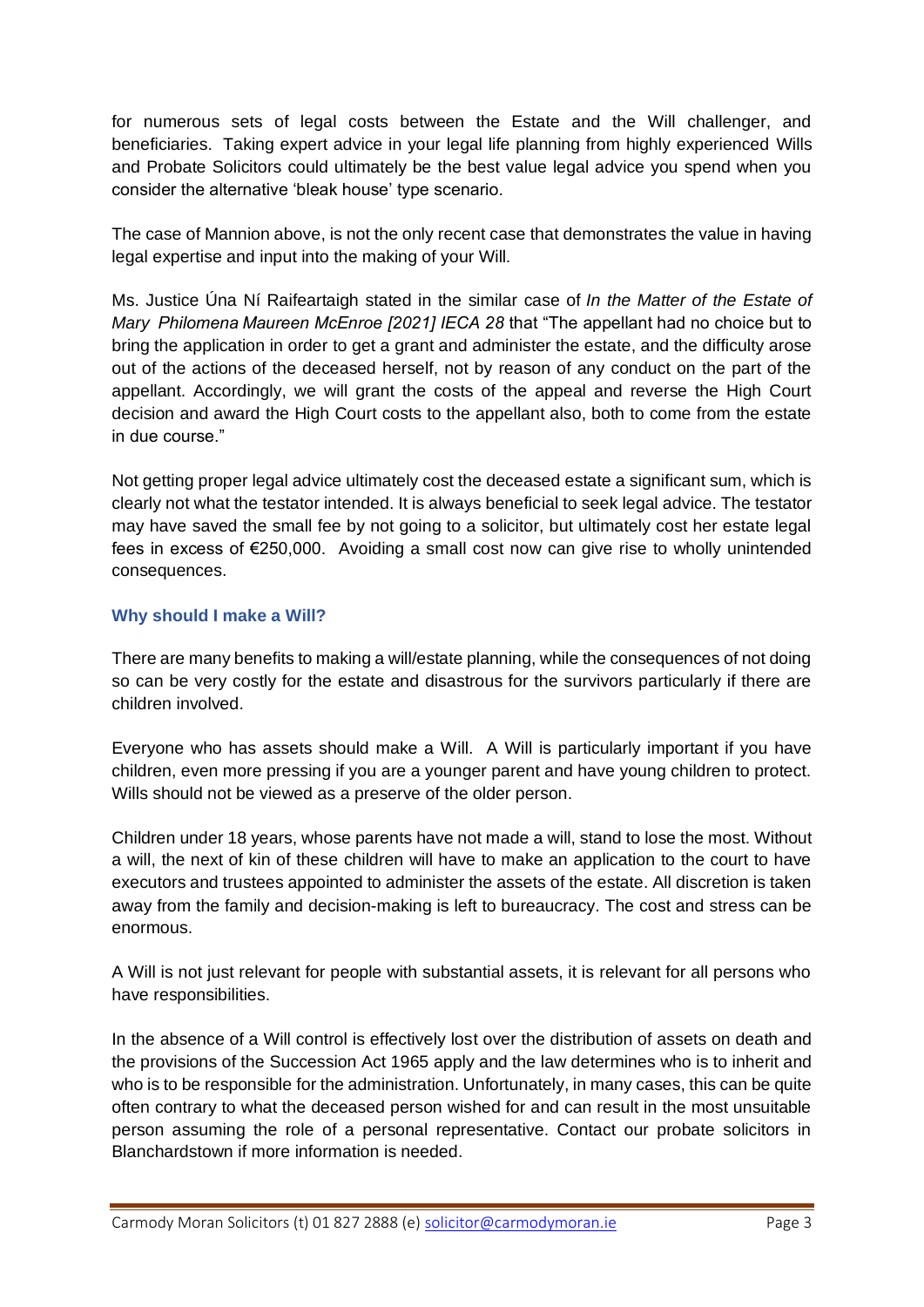#### **I made a Will many years ago, should I update it?**

Just because you have made a will in the past, does not mean you cannot make another one and amend the terms as you wish. You can change your will at any time, and as often as you like. Remember, a will is about your wishes and you are entitled to change your mind.

It is especially important to update your will if your circumstances have changed. A change in circumstances could be anything from the sale of property, if you get married, have a child, the death of a family member etc. If you update your will after a change in circumstances, it is less likely to be challenged before the Courts.

Good intentions can still lead to a challenge of a will. High Court Judge, Ms. Justice Nuala Butler, discussed this on the 26th of February 2021 when she stated that

*"In normal course, where a testator makes a gift in his will of a specific item of property which no longer exists or which he no longer owns at the date of his death, the gift will fail and is said to be adeemed. To determine whether a gift has been adeemed, the court must construe the terms of the will to ascertain exactly what the testator intended to leave. In particular, a court must look to the extent to which the phrasing of the gift by the testator can be taken to have contemplated a change in the form of the property the subject of the gift. Obviously, a gift that is phrased generally will be far less likely to be held to have been adeemed than one which is phrased specifically."*

This case related to a gift of shares left in a will. The shares in question no longer existed as described in the will meaning the gift was invalid. The change in the name and type of gift specified at the time when the will was made, ultimately meant the provision in the will was invalid.

A testator needs to be mindful of any change, big or small, which may alter his or her will contrary to what was intended. If you are in doubt, seek legal advice. You may not need to change the terms of your will, but it is always better to be safe than sorry. A small error could end up costing your estate thousands in Court Costs.

# **To proceed**

If you wish to proceed, please telephone our office and we will send you a formal fee estimate and some initial information and an instruction sheet to review.

To progress, we will need to put in place a retainer to act and you will need to revert to us by email or telephone with:

- $\checkmark$  Your name and home address
- $\checkmark$  Your contact telephone number
- $\checkmark$  A scan copy of your passport and a utility bill with your home address.

We will then arrange to furnish you with an instruction sheet for completion and return ahead of arranging your first consultation by telephone.